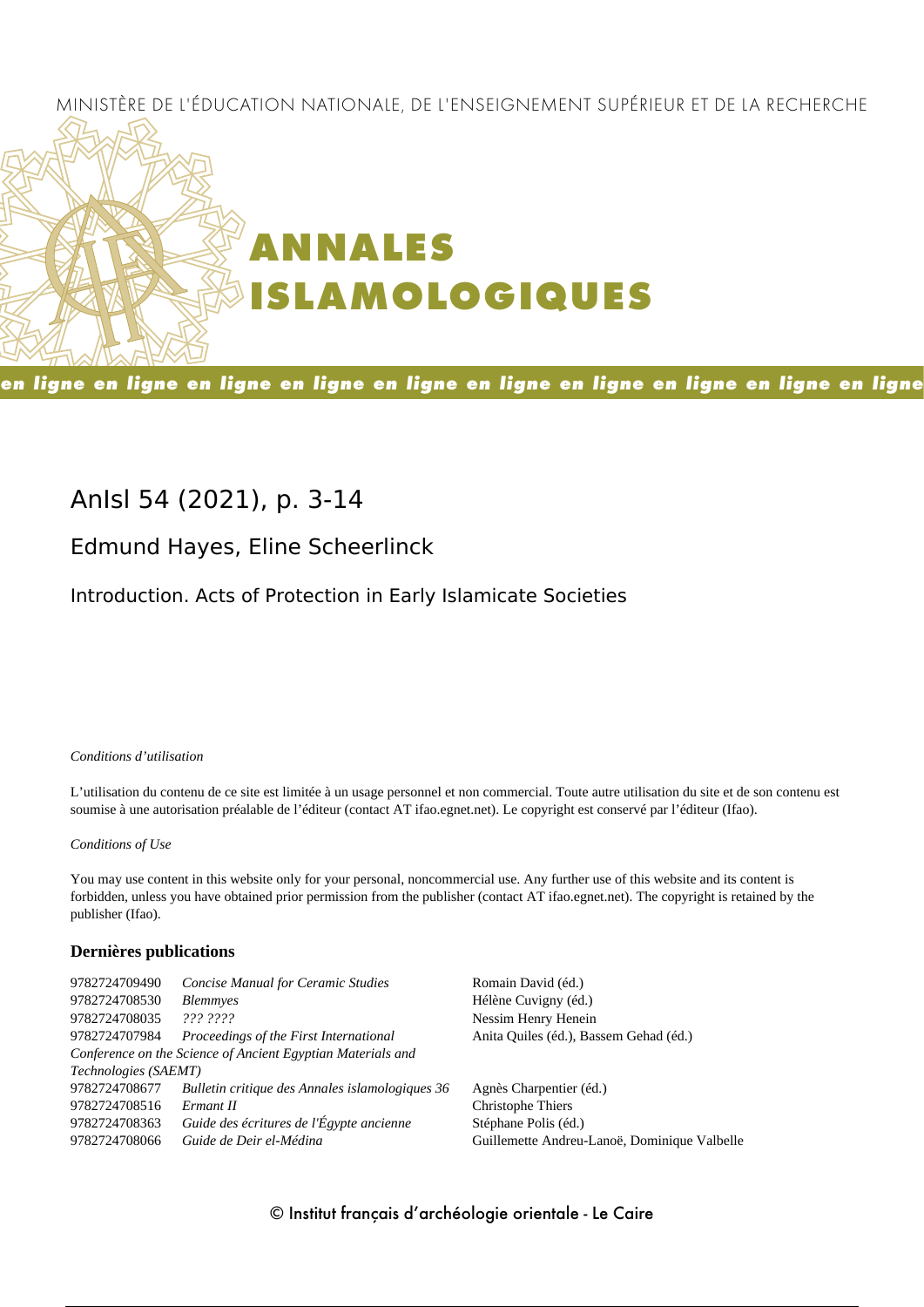#### **Edmund Hayes, Eline Scheerlinck**\*

# **Introduction**

## **Acts of Protection in Early Islamicate Societies**

This special issue focuses on varied mechanisms of social protection in the context of social and political networks in the early Islamic empire up to and following the collapse of the caliphate in the 'Abbasid period.<sup>1</sup> social and political networks in the early Islamic empire up to and following the collapse of the caliphate in the ʿAbbasid period.<sup>1</sup> Under the broad concept of "protection" we have brought together diverse, but comparable relationships within which risk is managed and problems are solved at different levels of society, and in difficult cultural and geographical spheres. When considering how societies functioned in the *longue durée* following the Arab‑Muslim conquests, it is necessary to understand which dynamics were local, and which were extensions of more widespread cosmopolitan imperial idioms. In this special issue, we have gathered contributions relating to diverse linguistic and cultural contexts based on a wide variety of source types in which protection dynamics can be studied. In doing so, we are intentionally bringing together conversations across different domains, with the conviction that society was not only ordered by governmental policy, but by the interaction of customs and norms which evolved organically from earlier models. Insights from the field of Empire Studies have long suggested that the old top-down model of imperial administration should be nuanced with an understanding of empires as constituted by a diverse coalition of "stakeholders",<sup>2</sup> albeit stakeholders whose interactions are structured according to the hegemonic categories and

**<sup>\*</sup>** Edmund Hayes, Radboud University, e.hayes@let.ru.nl; Eline Scheerlinck, Leiden Institute for Area Studies, e.scheerlinck@hum.leidenuniv.nl

**<sup>1</sup>.** This special issue emerges from research done in the context of the project "Embedding Conquest: Naturalising Muslim Rule in the Early Islamic Empire (600–1000)" directed by Petra Sijpesteijn and funded by the European Research Council (ERC) under the European Union's Horizon 2020 research and innovation programme under grant agreement no. 683194.

**<sup>2</sup>.** For example, Grafe, Irigoin, 2012.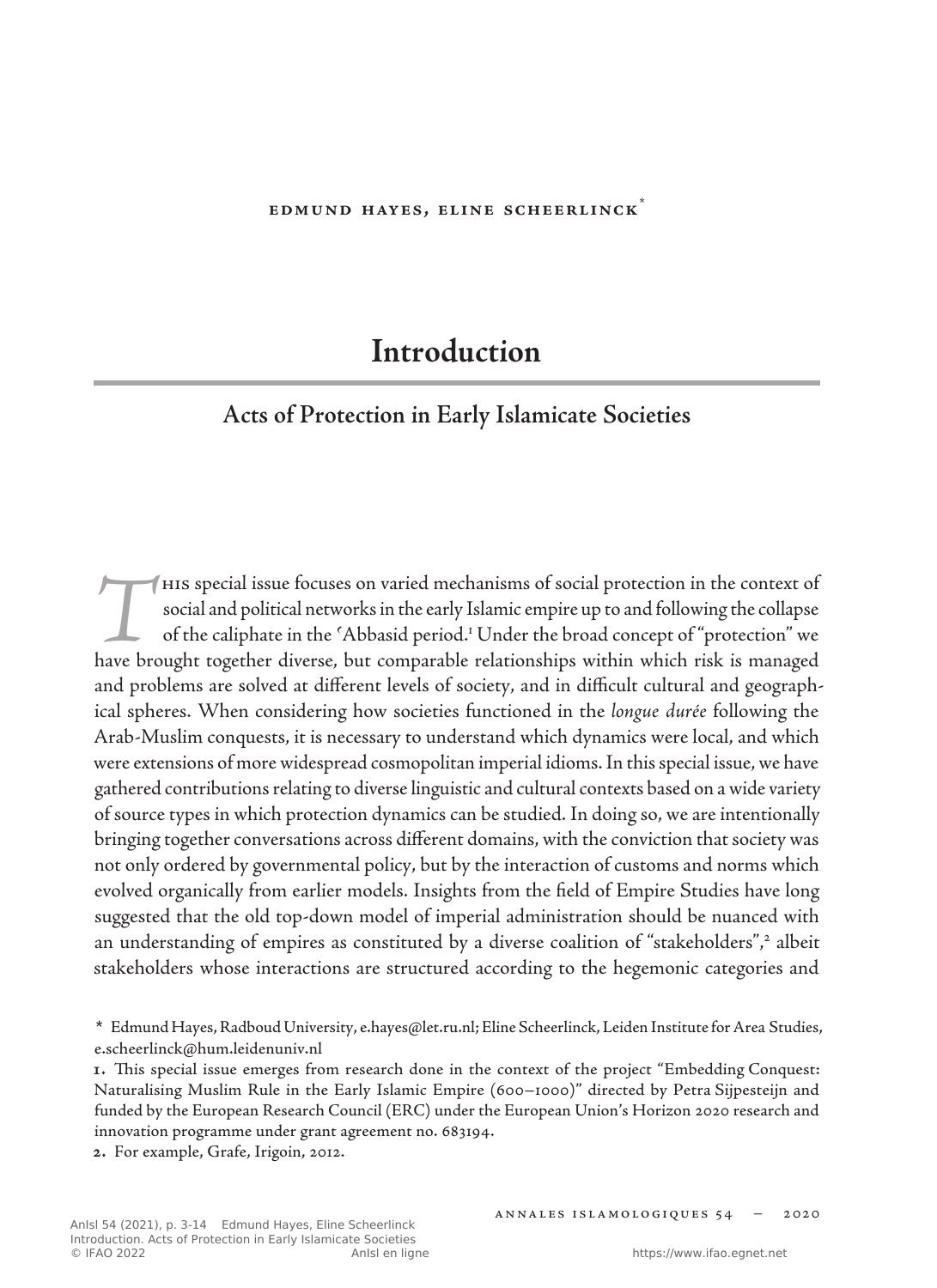institutions of the imperial elites: in our case the Arab‑Muslim conquerors. In spite of the existence of hegemonic institutions in society, problems were solved, not only within these institutions, and not only through "official" channels. Official administrative procedures existed within a spectrum of problem-solving mechanisms from formal to non-formal which overlapped and were embedded in each other.3

### **1. General Definitions**

For the purposes of this publication, we understand "protection" as a mechanism to avoid a threat or danger, usually to life, property or one's way of living. The protector and the protectee enter into an asymmetric relationship based on the protector's greater ability to prevent a threat due to his or her higher position within society or administration, greater coercive power (whether legitimate or illegitimate), or possession of certain kinds of social positionality or symbolic capital which enable intervention. Mechanisms of protection can be seen throughout society, and operate within all societal, governmental and administrative structures. A request for protection can be to protect oneself or a third party, an individual or a group. Protection can be asked or given for one's person, property, family, or social status. The protectees can thus be protected from impoverishment, but also from imprisonment, bodily harm or death. Acts of protection can have a physical aspect, performed by a protector or protectee, such as going to a place of asylum, or closing the door of a mosque. Places of protection or asylum are varied, and might include mosques; the middle of a square; one's own neighborhood; under a woman's clothes (see Van Gelder's contribution); or on the "right" side of the border. On the other hand, acts of protection may manifest themselves in a *verbal* act, which can again be performed by protectors and protectees alike. This can include writing up documents such as letters, safe conducts, or responding to petitions. Documents do not just inform, but perform and channel the act of protection. Requesting or giving protection can also involve an oral act. In the law of war, the very utterance of a request for or offer of protection as an *amān* is conceived of as having legally binding consequences. Protection can, in some cases, involve secrecy or escape: fleeing or hiding from one's oppressors, while in other cases the public nature of acts of protection (such as oaths) is crucial. While God was understood to be the greatest protector by the actors in this historical context, we do not, here, focus on understanding of God as protector in answer to prayers or invoked in magic items such as talismans. We have chosen to focus instead on protection offered by human actors. However, the social codes that trigger protection relationships are very often underpinned by religion, and as such God can be invoked as the ultimate arbiter of a protection relationship, for example in a sworn oath or a protection document (see the contributions of Huseini and Scheerlinck).

**<sup>3</sup>.** Forrecent contributionsto the conception of empire in the Islamic world,see,for example Nef, Tillier, 2011; Hagemann, Heidemann (eds.), 2020; Sijpesteijn, 2013; Wickham, 2005.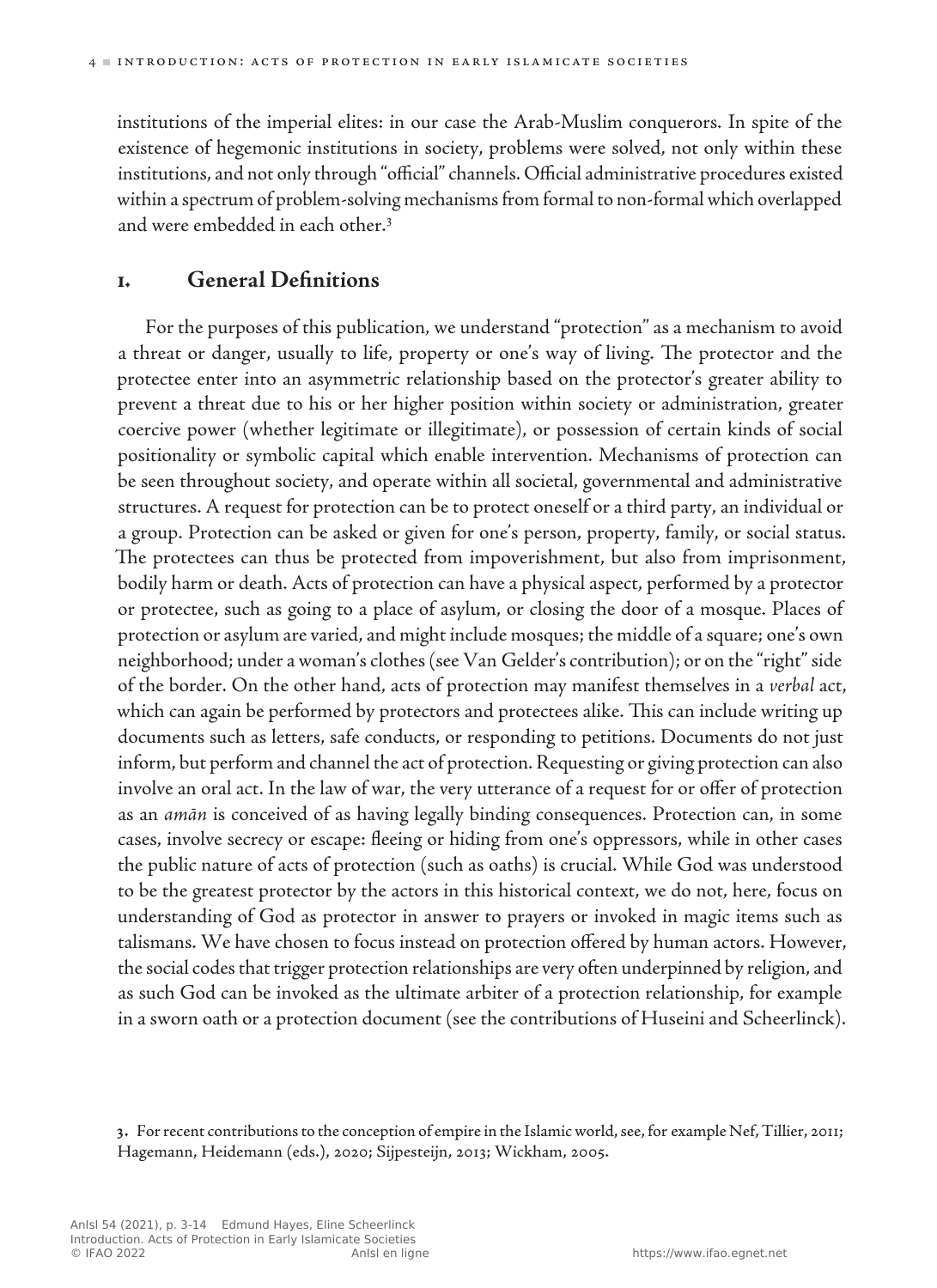While there is no generally recognized field of "protection studies",<sup>4</sup> the concept of protection intersects with many existing discussions taking place across various fields. The most relevant areas of society where protection relationships can be effectively studied are in government and administration, legal institutions (including, but not limited to religious law), military contexts and other contexts in which violence is wielded expertly and asymmetrically, but also in the realm of social custom. Protection mechanisms are visible in institutions of patronage, military power, taxation regimes, and various different kinds of religious and political authority. As such, then, the understanding of protection mechanisms is relevant to studies of patronage, peace and security, social welfare, fiscal policy, risk management, and the philosophical discussion of what kinds of social contract underpin society. Why, then, not just study one of these contexts in its own right, rather than bringing together such varied contexts? The answer is that the very diversity of the early Islamic empire calls for a malleable term like "protection" in order to be able to juxtapose comparable developments occurring simultaneously in different places and at different levels of society. The languages, contexts and institutions present in the case studies in this issue are diverse and would not come to be placed side-by-side in a focused study on a particular institution represented by a single word in one of the languages of the early Islamic empire. Thus, for example, the study of an institution like *walā*ʾ, clientage, while important for understanding how Islamic law mediates social relations, would stop short of enquiring into potential structural similarities between different kinds of protection relationship existing in different languages and legal traditions, or placing them into the global context of diverse milieus governed by a common Arab-Islamic administration.5

In determining how to approach protection relationships it is important to enquire into the overall social structures in which these relationships are forged. The power of the protector is not usually raw coercive power, but instead the powerful protector draws his or her power from the ability to intervene in one or more key social field, and manipulate social, political, economic or legal networks to achieve a result. Thus, the understanding of a protection relationship requires an understanding of the social structures which form its context, and the way in which the various relevant social fields interact to enable it to successfully achieve its intended aim.<sup>6</sup>

**6.** A good example is found in Elaine Clark's indication of the importance of land use as the crucial factor in securing protection in medieval English countryside: Clark, 1994.

**<sup>4</sup>.** The nearest is perhaps Lambert, Rollason, 2009.

**<sup>5</sup>.** An excellent volume like Bernards, Nawas, 2005, provides an understanding of diverse instances of a particularlegal and societal institution in theMuslim tradition,*walāʾ*, which is a standard topic both in Islamic law (*fiqh*) and in the historiography of the relations between conquered and conquerors. But the majority of early Islamic society was not Arab or Muslim, for all the importance of the hegemonic Muslim categories. Nor was all that was normative or structural to be found in the legal frameworks of *fiqh.* P. Crone (2002) sought the origins of Arab‑Islamic *walāʾ* in Roman provincial law.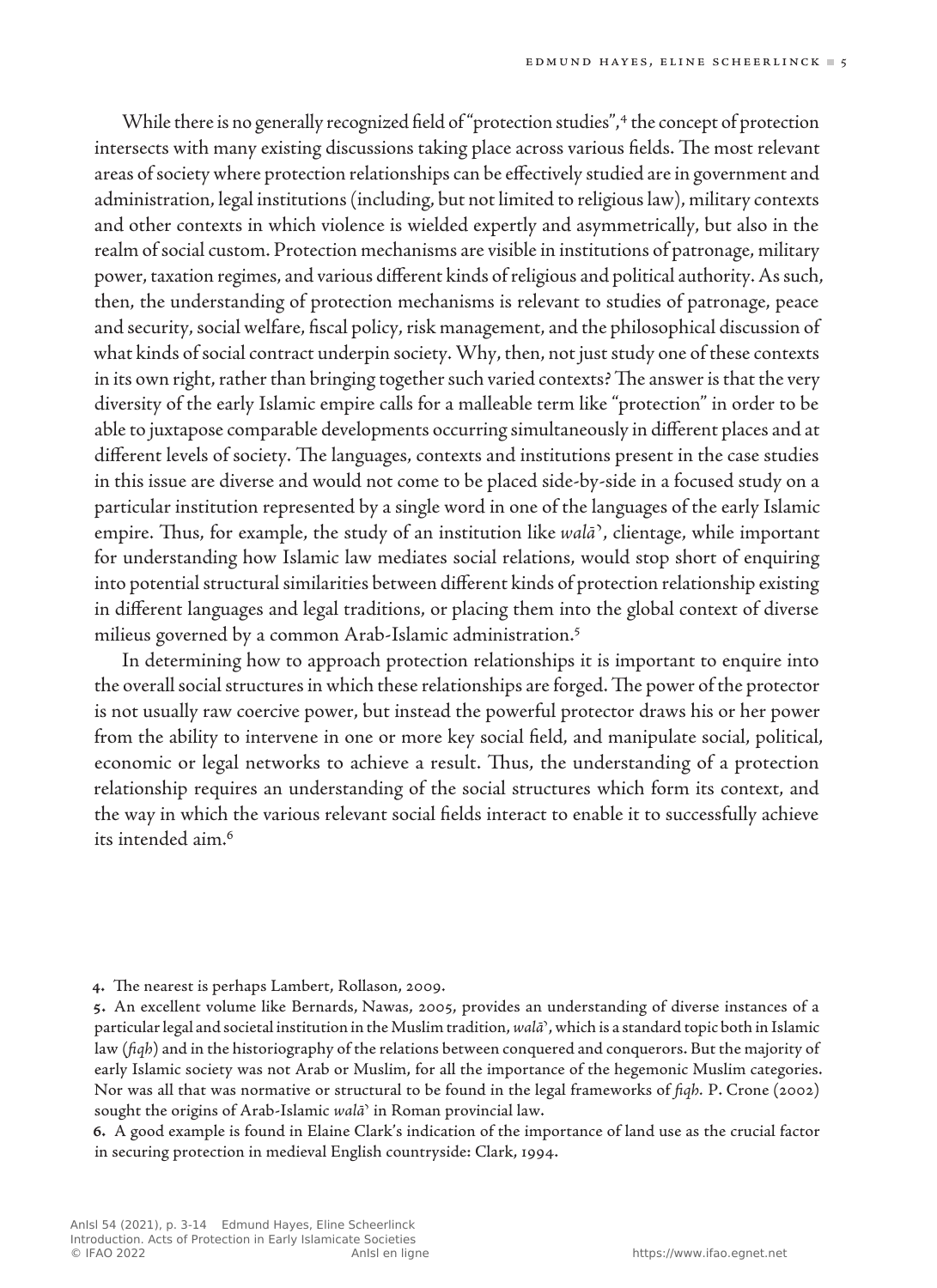### **2. Pre-Islamic Empires and Protection**

The early Islamic empire was characterized by its fusion of different cultural spheres which converged under Arab‑Muslim rule: late Roman, Sassanian, Arabian, Islamic, and myriad local cultural forms. Each of these spheres came to overlap as the Arab-Muslim conquerors brought their cultural and administrative norms with them into the conquered territories to influence and be influenced by the habits of the conquered populations. As such, the societies of the early Islamic empire were sustained by diverse sets of overlapping institutions and customs for ensuring individual and communal safety. Protection relations within the early Islamic empire are preceded by protection relations in its predecessors: the imperial regimes of the Sassanians and the Eastern Roman empire, both of which projected certain types of social models within which protection could be fostered or withheld.

In the case of the Roman empire, a key aspect influencing one's ability to offer and receive protection was citizenship.<sup>7</sup> In this respect, the Islamic empire was somewhat different,<sup>8</sup> developing no codified measure to legally formalize an individual's integration into a class of recognized stakeholders. In other ways, however, the social and political structures of the early Muslim empire represented continuity as well as rupture with the Roman system, certainly when compared with other post-Roman successor states like the Germanic kingdoms of post‑Roman Europe. Chris Wickham argues that Arab-Islamic administration was characterised by a high degree of continuity with regards to the Roman fiscal system: that is, the early Arabs maintained a complex and bureaucratic taxation‑based system, in contrast to the Germanic kingdoms in Europe which tended towards the distribution of land amongst the conquering elites who thereafter became the landed aristocracy upon whom rulers had to rely for support or fear for their ability to replace them.<sup>9</sup> The macro-structures of the Muslim empire would initially remain that of a bureaucratic state supported by agricultural taxation. Under the Umayyad and early ʿAbbasid administrations, the state more-or-less maintained its tax base, and thereby its ability to pay its army, obviating the need to rely on militarized landowners. This fact brought with it implications for the question of to whom one could turn for help in society if one's family was terrorized, or if one's tax burden was unreasonably high. Thus, as far as influence in the state was concerned, the key nodes of influence for matters of protection and patronage tended to revolve around bureaucratic, rather than aristocratic modes of intervention. Non‑bureaucratic modes of problem‑solving were, of course, also ubiquitous. Wickham sees a reduction in the social opportunities for forging protection relations under Muslim rule (or at least in Muslim Egypt where documentation is most abundantly preserved) due to the collapse of another Roman set of institutions: the patronage of great landed patrons, with the result that the majority of the population had fewer contacts with the powerful.

**8.** Lena Salaymeh's conception of *zakāt*‑based "citizenship"is not applicable here, asit excludesthe majority of the population of the early Islamic empire under study here, Salaymeh, 2016.

**<sup>7</sup>.** Garnsey, 2010.

**<sup>9</sup>.** Wickham, 2005, pp. 56–150.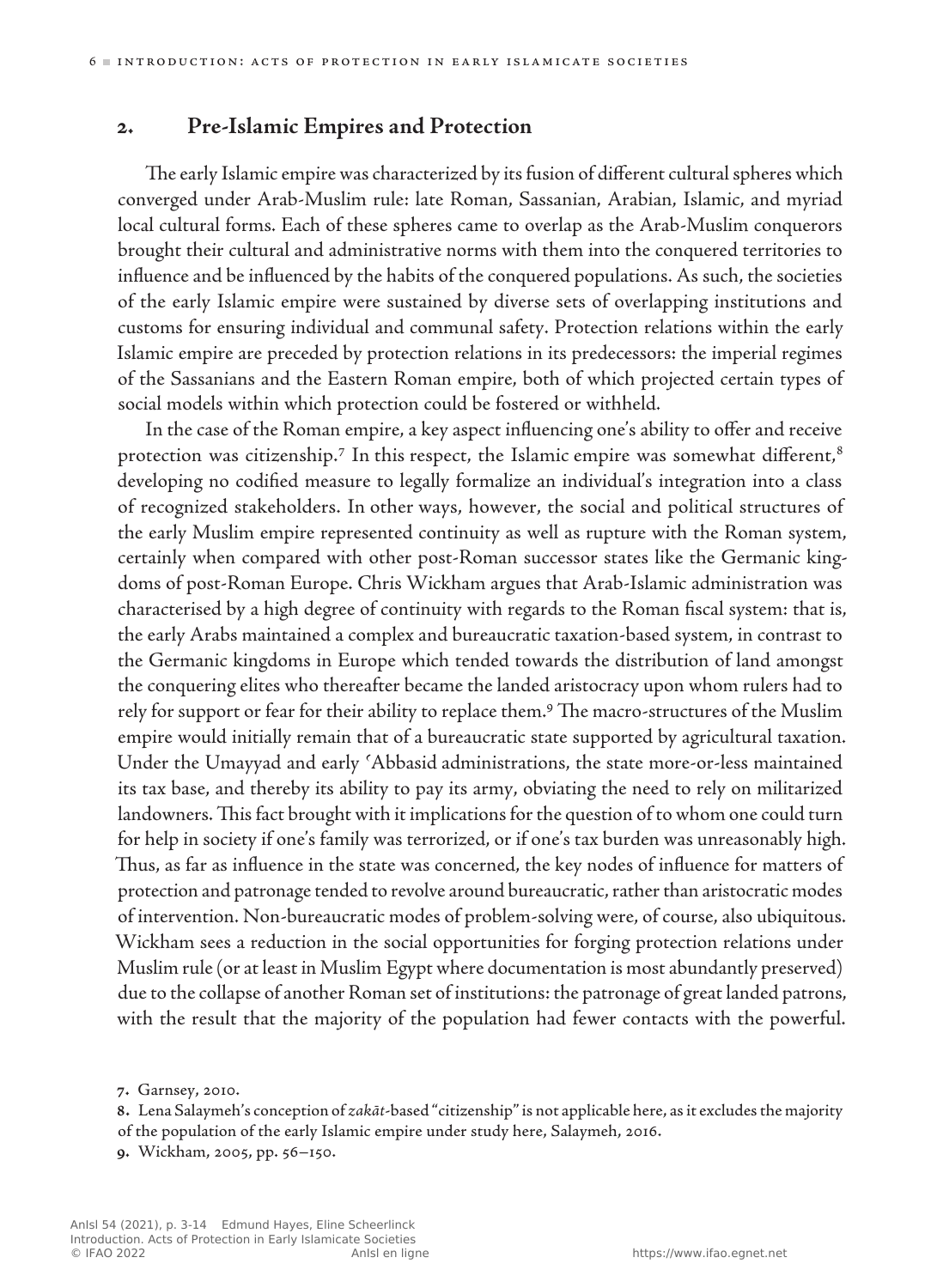Wickham approvingly cites Patricia Crone in her comment that, under the Umayyads, as a result of the weakening of local aristocracies, "because the countryside was thus denuded of its protective network, flight from the land replaced the traditional search for a rural patron as the primary mode of tax-evasion".<sup>10</sup> Wickham goes on to suggest that the Arabs quarantined themselves from local population in such a way that limited the extension of Arabian social institutions to the entirety of society:

The Arabs did, actually, have an extremely elaborate conception of political patronage, but one usually had to become a convert to be a client (*mawlā*)… Unlike their predecessors, the Arabs set themselves up as a separated 'state class' of recipients of taxation, with no structural social links to taxpayers, whether rich or poor.<sup>11</sup>

This idea of the self-quarantining of the Arab ruling class should, however, be seen as attenuated by the inevitable need for rulers to find local partners who themselves benefitted from their association with the military and fiscal overlordship of society. The contributions of Paul and Kennedy here both provide insights into how relationships between ruling elites and their subjects were forged. Whatever the fate of individual institutions of protection, the very success of ongoing Arab‑Muslim rule in Egypt and elsewhere indicates that mechanisms of social integration must have been employed. Certainly, the arrival of new rulers across the post‑Roman and post-Sassanian conquered territories generated new relations, and these relations had to fit within the overall modalities of power and wealth which were concentrated at different points. Wickham's emphasis on the separation of the Arabs as a ruling class should be seen as the starting point in a transition: as power was concentrated in new hands embedded in new networks, inevitably it took time for new ways of mediating between rulers and ruled. The documents Weber has presented here give suggestions as to the emergence of mechanisms of social integration between Arabs and the conquered in Persia.

In the ex‑Sasanian domains, as in the ex‑Roman domains, Arab‑Muslim control did not totally dismantle earlier regimes, and local administrators carried some earlier administrative norms with them into the Arab-Muslim administration. Morony, in analysing the administration of early‑Islamic Iraq, notes that there were not only continuities, but also revivals of Sasanian practice in response to practical organizational needs, as well as the predilections of the administrative class.12 However, the destruction of the Sasanian monarchy radically re‑oriented society. Morony notes that "the administrative system in early Islamic Iraq was much less centralized that it had been under the last Sasanians, and most of the hierarchic structure of the royal court was eliminated."13 Nonetheless many aristocratic families in the ex‑Sasanian east still retained their influence and their connection to the fiscal exploitation of the resources

- **10.** Wickham, 2005, p. 143; Crone, 1980, p. 51.
- **11.** Wickham, 2005, p. 143.
- **12.** Morony, 1984, p. 97.
- **13.** Morony, 1984, p. 97.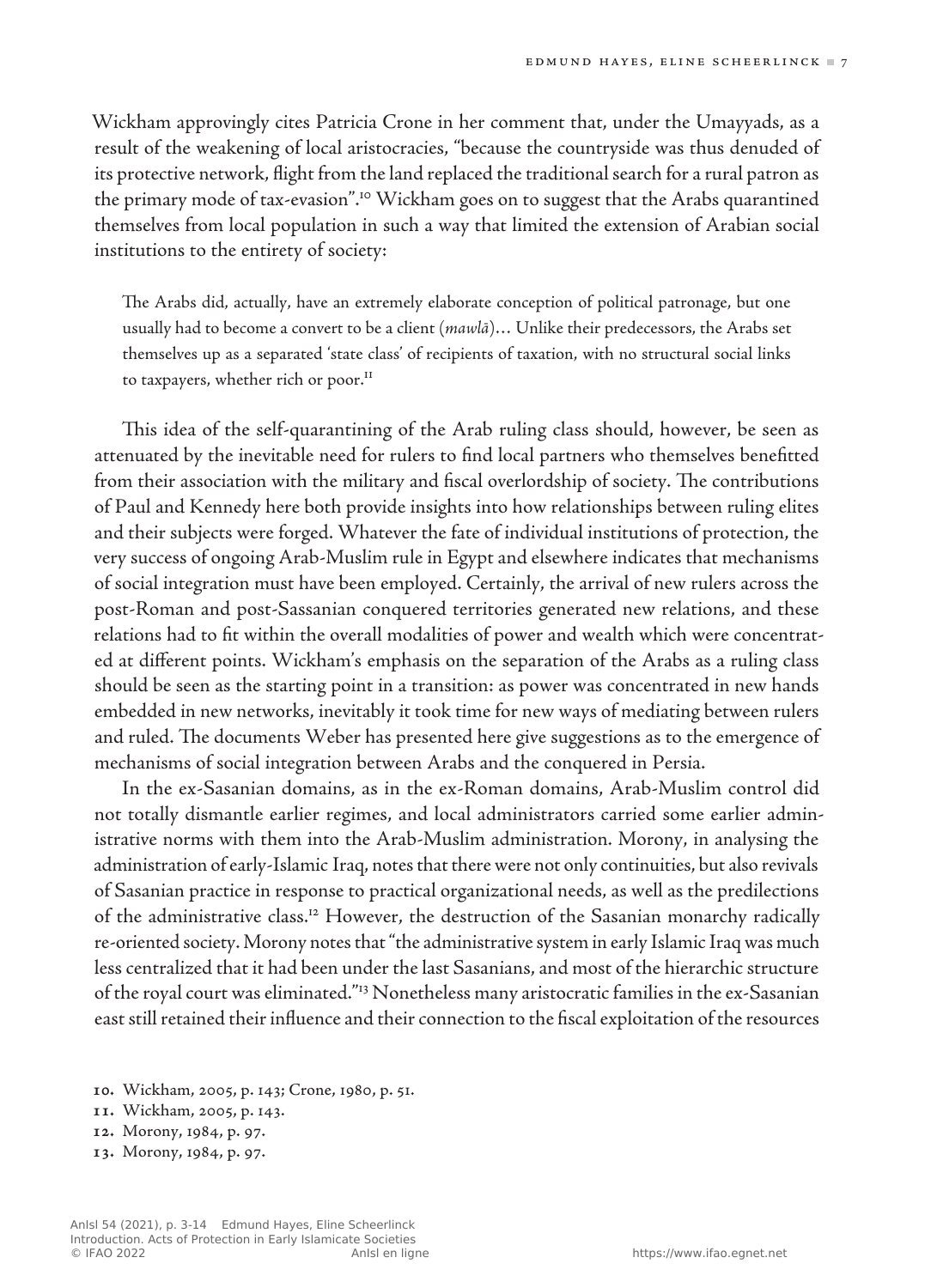of the land.14 Distinctively Arab institutions that could not be assimilated to Sasanian models, including elements of the Arab tribal system, competed for relevance alongside Sasanian administrative traditions within the "creative adaptability of the Islamic regime."<sup>15</sup> Subjects then, had to navigate multiple frameworks in seeking protection: old, new, and emerging.

### **3. Arabian Protection Relationships**

Arabian institutions were initially hegemonic in the Islamic empire, but their influence was limited by the numerical minority of the Arabian conquerors. Thus, certain Arabian institutions (like *walāʾ*) proved ultimately to be not culturally useful to the very different social contexts of the conquered lands, and eventually fell into desuetude. Likewise, certain late-antique or Roman practises (like, for example, the very local Coptic protection letters studied by Scheerlinck) appear to have eventually fallen into disuse with the rise of the new Islamic society in which different procedures, norms and morals were emphasized. Equally, new norms and institutions developed to deal with new circumstances arising from the conquests, as seen here in Weber, Huseini and De la Vaissière's articles.

The pre‑Islamic Arabian society which produced the first generations of ruling elites of the early Muslim empire brought with it a number of institutions to regulate asymmetric protection relationships, all of which were implicated in broader structures of tribe and clan, and settled and nomadic lifestyles. Any discussion of the precise nature of pre-Islamic Arabian customs and institutions is fraught with the difficulty of authenticating the evidence for pre‑Islamic Arabian societies, the literary sources for which are heavily filtered through Muslim stereotypes about the non-Muslim forerunners. Nonetheless, Islamic-era material provides a fascinating window onto the ways in which pre‑Islamic customs (real or imagined) were navigated as society changed. Presumably, the anecdotes of the "bad old days" of pre‑Islamic Arabia also convey something of the experience of the social transitions made following the Islamic conquests, details which allow us to see something of the social institutions that were influential during the period of the formation of the early Islamic empire. Such anecdotes also tell us much about the construction of appropriate behaviour, and the conceivable limits of social interaction as formulated for a medieval Arab audience far removed from the social contexts in which such stories originated. In this special issue, Van Gelder refers to pre‑Islamic and Islamic‑era anecdotes in Arabic literary discourse, throwing light on the ways in which disguises could be used by those seeking protection. His contribution examines several cases of men dressing in women's clothes to protect themselves, often to escape a life‑threatening situation. Women can take the initiative or play a (superficially) important role in these stories from the pre-Islamic and early Islamic era, but Van Gelder shows that although women and especially women's clothes are crucial elements of the story, the protection relationships come down to powerful men protecting other men, through a disguise provided by women's clothes.

**<sup>14</sup>.** Paul, 1996; Pourshariati, 2004; Pourshariati, 1995.

**<sup>15</sup>.** Morony, 1984, p. 98.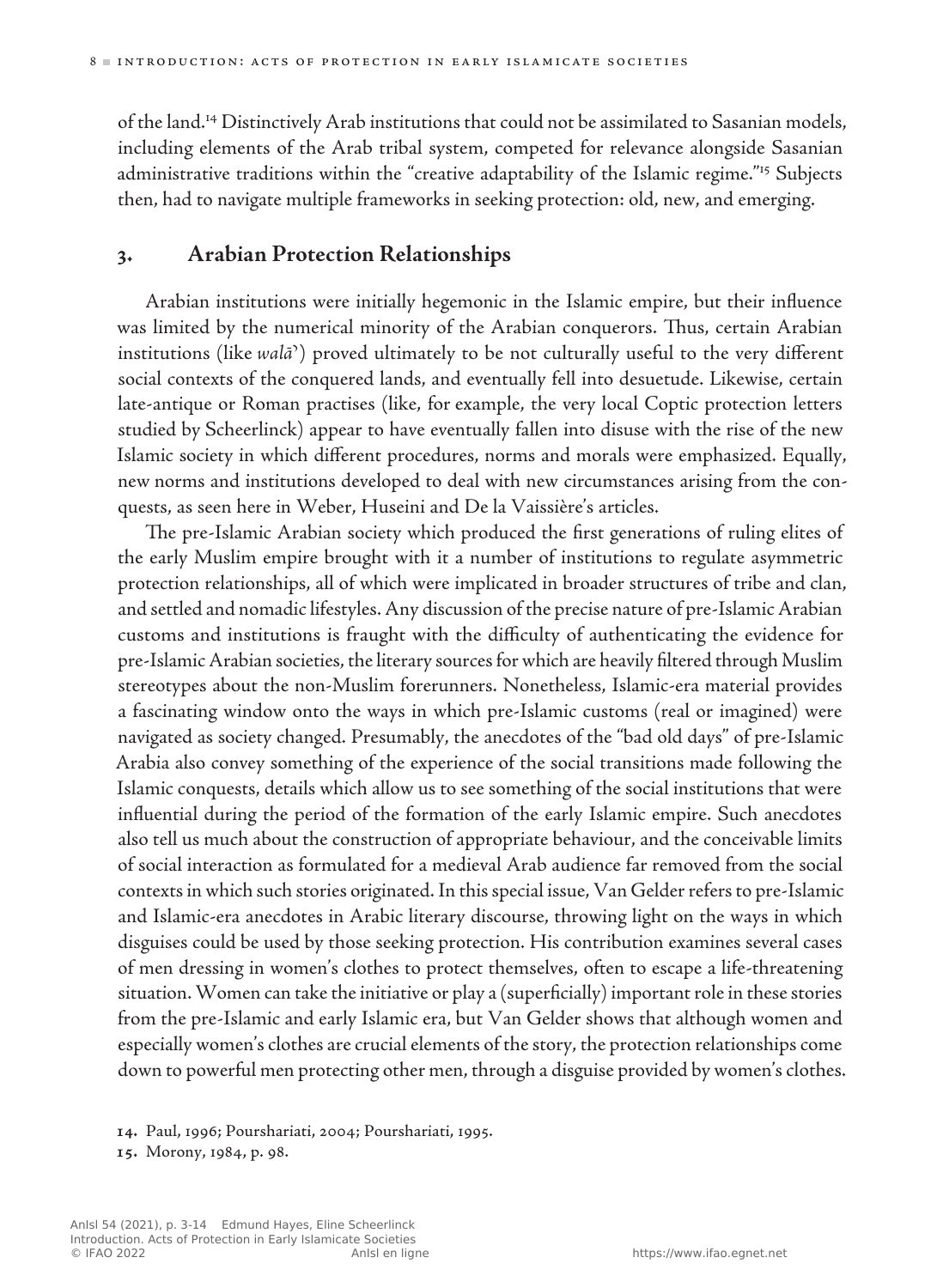Modern scholarly paradigms of pre-Islamic Arabia, and more generally, nomadic and tribal Arabia before the arrival of modernity, have been relatively consistent from early studies like that of Robertson-Smith, who synthesized the frameworks of comparative religion and comparative Semitics alongside more recent data from tribal Arabia since the age of colonialism and European exploration of Arabia. In the tradition of Robertson‑Smith, Arabian tribal society from pre-Islam to more recent pre-modernity has been conceived as being founded on "segmentary lineages":16 family units which share a common ancestor (real or imagined), based on an appeal to whom, the various units can be united against a common enemy. In this model, in the absence of a state with a monopoly on violence, protection can only be offered by affiliation to a specific family, clan or tribal unit. Anyone outside of this system of mutual protection is understood to be deeply vulnerable, like the legendary *sa*ʿ*ālīk* brigands of pre‑Islamic and early Islamic poetry, referred to by Van Gelder in his contribution.<sup>17</sup> Within this understanding of the need for affiliation with a particular familial or tribal unit to ensure one's protection against potential enemies, we can see various key institutions that derive from the pre‑Islamic Arabian context, and which survive in discussions of early Islamic practice: in particular *walāʾ*, and *ǧiwār* or *iǧāra* and the various kinds of oaths and alliances which held society together in the absence of a strong state.<sup>18</sup> Webb's contribution in this special issue brings together Islamic legal discourse, historical narratives and poetry, to assess women's position in early Islam in acting as the protector in these Islamic institutions of protection. Webb argues that representations of women protecting a man, regardless of their possible connections to historical events, are literary tropes emphasising the cowardly and immoral character of the male protectees.

### **4. The Islamic Empire and the Diversity of Post Conquest Societies**

Muslims saw themselves as having forged new relationships out of the stereotyped feuding tribal society that preceded Islam. In the post‑*hiǧra* settlement of Yathrib/Medina, Muḥammad is famously said to have enforced his followers to relinquish old tribal and familial ties with those who did not embrace Islam. As a replacement, the new settlers were said to have sworn brotherhood to their new 'kin' within Islam. In the *umma* document (sometimes known as "The Constitution of Medina") members of the new community, or *umma*, swore a pact of mutual protection.19 This mutual protection also had the flipside of enabling acts of aggression and expansion against the *umma*'s antagonists. Hoyland, invoking the model of segmentary lineage, sees the rise of Islam as an example of the high-level integration of the (normally distinct) segments of a tribal society, eventually leading to the evolution of the state based on the motivation of profit and wealth.20 In this reading, mutual protection is the pre-condition

**17.** See also Peter Webb's introduction to Webb, 2019.

- **19.** Lecker, 2004; Arjomand, 2009.
- **20.** Hoyland, 2001, pp. 116–117.

**<sup>16</sup>.** Evans‑Pritchard, 1940; Sahlins, 1961; Hoyland, 2001, p. 114.

**<sup>18</sup>.** See Calder, 1988.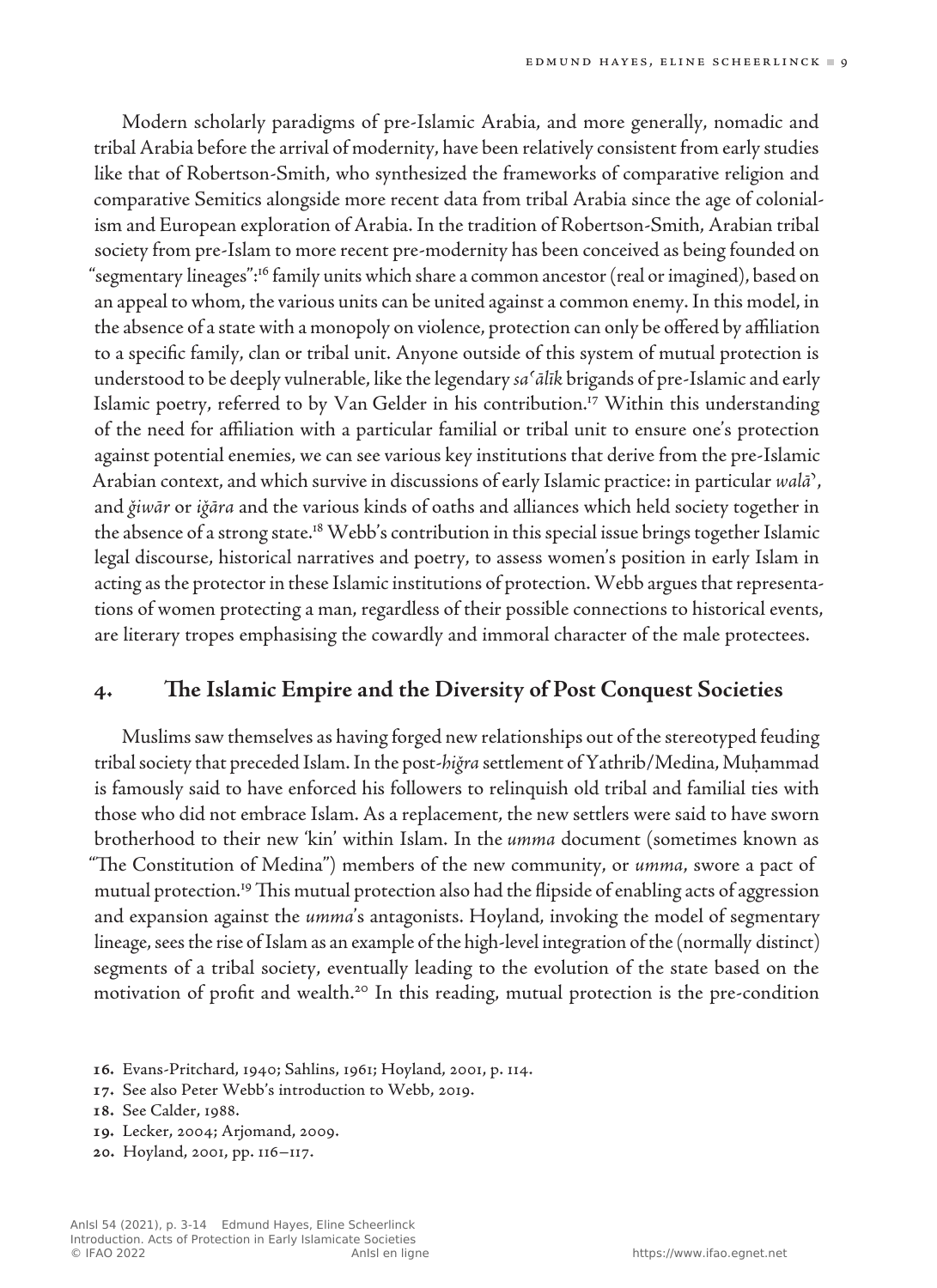for aggressive expansion. However, in the long term, the relatively egalitarian, post-tribal formulation of the *umma* as the community of Muslims became a powerful ideological mechanism for the integration of the conquered peoples into the ruling classes, in spite of the counter-claims of Arabian solidarity.21

In the conquest period, pre-Islamic Arabian institutions evolved to meet new circumstances. Pre-existing protection institutions like *amān* provided mechanisms for offering terms to the conquered for the cessation of hostilities; *walā*ʾ allowed conquered converts a way to integrate into the army and other key institutions,<sup>22</sup> and *dimma* protection of non-converted conquered peoples was used to define the ongoing relationship between rulers and ruled in the transition from militarized conquest to a normalized rule which was often coercive, but also relied on the ongoing assent from the members of the conquered populations who collected taxes and provided concrete support to the conquerors.<sup>23</sup> However, the classical Islamic formulation of such institutions should not be assumed to directly reflect their earliest Islamic expressions, many of which must have originated in the *ad hoc* application of pre-existing Arabian (or other) frameworks to new contexts. De la Vaissière's article shows how a form of unofficial *ḏimma* protection was granted in Sogdiana upon the conquest of the region. Combining narrative sources (especially the letters contained in them) with archaeological evidence, he shows how Sogdiana effectively received the protection granted to *ḏimmī*s, albeit after a political annihilation following the conquest. De la Vaissière compares the governor al‑Ḥajjāj's orders about the *ḏimmī* region of Sind, which protected the inhabitants' choice to practice their religion, with the Sogdian archaeological evidence. Excavations of private houses in Panjikent show how conditional the protected status was: visual expressions of religion, through mural paintings, moved in the post-conquest decades from very public spaces, such as entrance halls, to more private, inner rooms.

In the following centuries, the Islamic tradition canonized the experience of the early conquests, organizing and editing the information transmitted about early practice to provide models for normative Muslim behaviour.<sup>24</sup> This preserved, but also transformed, the information transmitted from the early years, as is clear from Webb's contribution to this special issue.

The kinds of relationships formed by conquest varied greatly according to region, both within the ruling classes, but especially between rulers and the conquered. The Pahlavi and Bactrian documents studied by Dieter Weber and Reza Huseini in their contributions to this special issue give a sense of the granular detail of protection systems at very specific times

- **21.** See, for example, Hayes, 2017.
- **22.** See also Robinson, 2013.

**23.** The understanding of Muslim relations with non-Muslim subjects as a relationship of protection (*dhimma*) as described in Islamic legal terms is a case in point. See, however, the cautions advised by Papaconstantinou, 2008.

**24.** Forliterature on the Islamic tradition'stake on the cessation of hostilities, and the provision of protection to the conquered, see Ahmad, 2008. A general survey of legal opinion on *amān* by Abou El Fadl, 1994; Bonner, 2006. A section on Aman in al‑Andulus in Safran, 2013; Tolan, 2013. Thanks to Robert Gleave for providing insights to this in his paper on *amān* at our workshop on protection in Leiden, and in subsequent communications.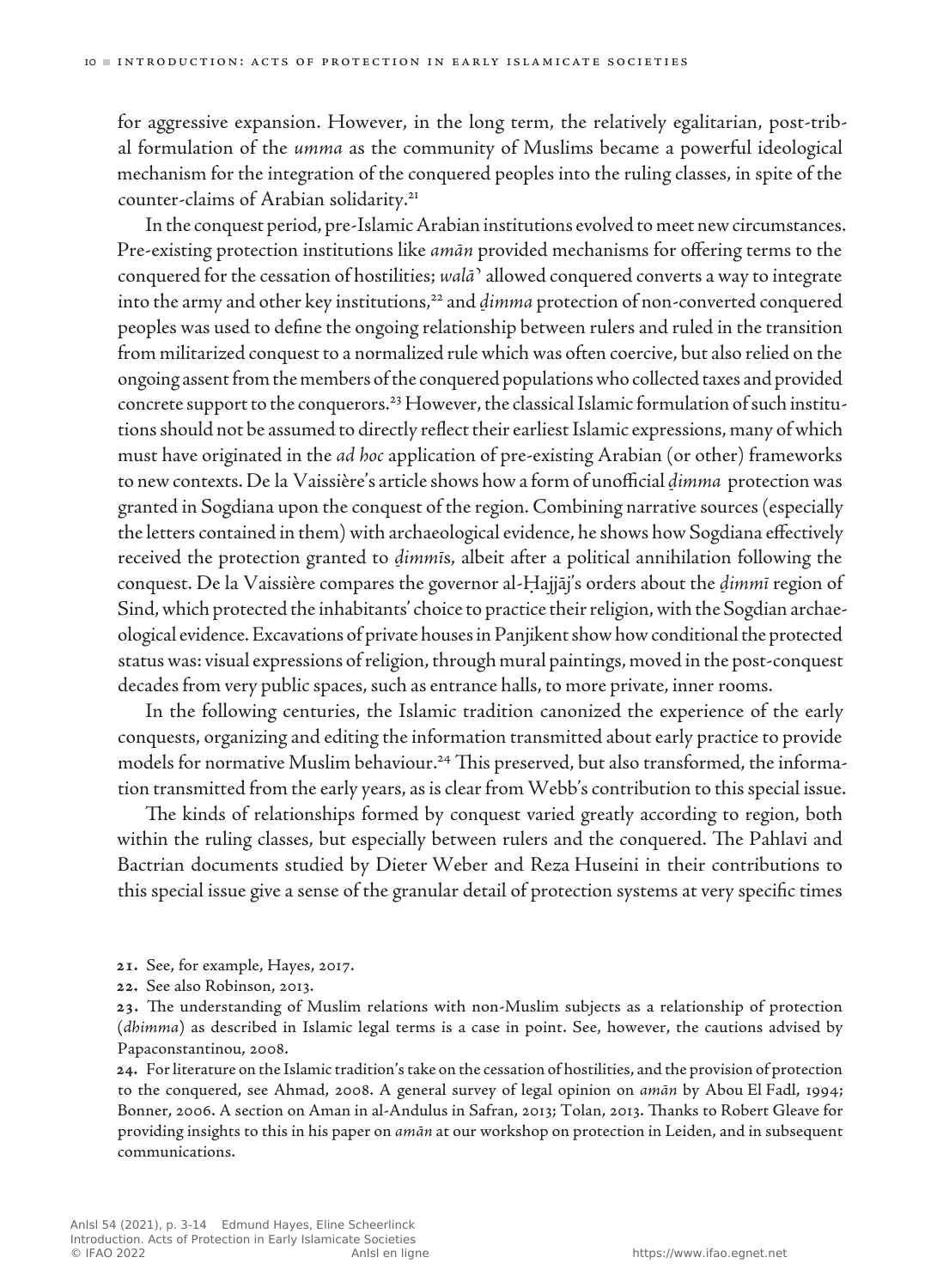and places. Through his careful readings and re‑editions of a number of Pahlavi documents from seventh-century Iran, Weber shows how the local Arab conquerors who had arrived in the region of Qom in central Iran were integrated into the local economy of gift‑giving, no doubt reflecting their status as militarily powerful, but also the ways in which the exchange of goods helped cement mutual ties for protection from other potential threats. Thus, though relations within the ruling class of Arab‑Muslim conquerors continued to be defined by family, clan and tribe relationships, also new relationships arose relating to the management of the land and taxation, and management of the armies and the new relations that arose in the garrison towns. Relations within the ruling classes eventually changed massively due to conversion. The gradual extension of the meaning of *walāʾ* and *mawālī* is the most obvious as the meanings and possibilities of patronage and protection relations mutated to produce new meanings for these words.<sup>25</sup>

The old system of forging relations between Arabs through the making of oaths persisted, but changed in quality due to the fact of the state and other new institutions, as for example in the case of the *bayʿa* which became a key part of the performance of imperial legitimacy, explored, for example by Andrew Marsham.<sup>26</sup> Oaths were, of course, key elements in middle eastern societies before and after the Islamic conquest. Mottahedeh's *Loyalty and Leadership* is a landmark in the study of the way social coherency was established and maintained. Mottahedeh suggests that the 10th century CE Buyid context he investigates was characterized by a high degree of formality in links between individuals, and a low degree of formality in links between groups (guilds, societies, associations). Many of his insights can be extended to earlier periods. For Mottahedeh, among the most significant ties that bound Buyid society were those of "acquired loyalty": oaths, vows, pledges of allegiance, and so on. He notes that,

All these ties are alike in that they are individual ties… Behind all these acquired ties we see the individualistic presupposition that a man can accept or offer an obligation only on his own behalf, and not on behalf of a group. Spokesmen existed, of course, but… they were obliged to get the personal agreement of those for whom they spoke.<sup>27</sup>

This bespeaks a transition from what is typically understood of pre‑Islamic society and the context of the early Muslims as attested in the *umma* document, in which relations are, indeed, constructed around blocs: tribes, clans and families, among whom, for example, punishment for a crime committed by one individual in a group can be exacted from any other member of that group. In the ʿAbbasid period and after, there was perhaps greater space in society for social mobility, with entrepreneurial individuals being able to move beyond the circumstances of birth. This is not to say that society was egalitarian: rather the reverse, and patronage was, as ever, a key factor to rise, especially through the process of adopting and training a protégé (*iṣṭināʿ*),

- **26.** Marsham, 2009.
- **27.** Mottahedeh, 2001, p. 96.

**<sup>25</sup>.** Thus, for example, Shi'i Imams and Sufi shaykhs came to be addressed by the term *mawlāya*.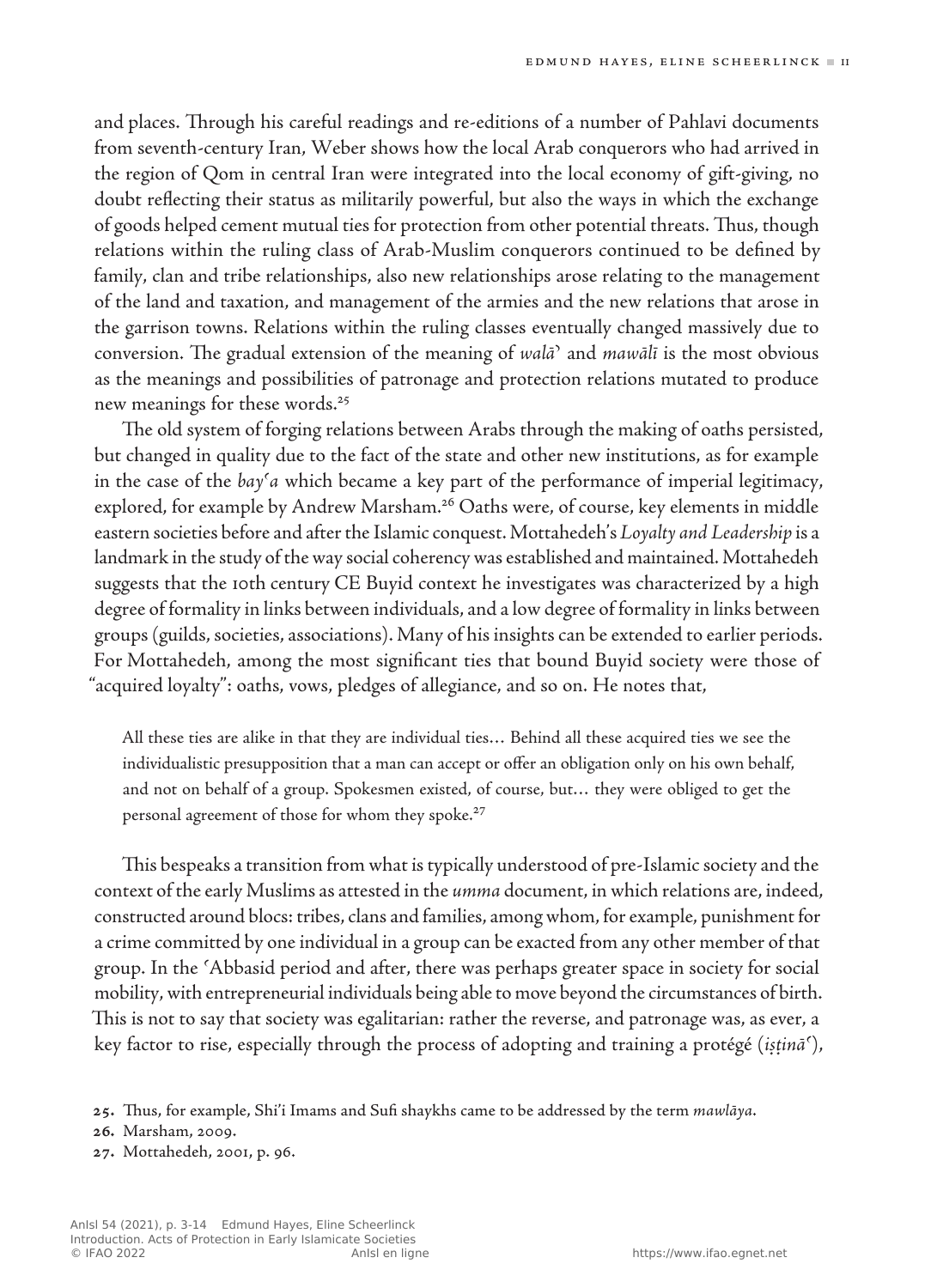which established an asymmetric, reciprocal relationship between the neophyte and the patron through whose intervention he might rise to greater heights. In rural contexts, patronage and protection relationships often revolved around agricultural benefits for groups of farmers, rather than personal career paths.

As the dynamics between different groups and political power changed, the words that referred to institutions of protection came to stand for different phenomena, especially in the case of those institutions which were not tied down to specific frameworks by the law of the jurists. For example, the changing fates of the word *ḥimāya* (*ḥimāyat* in Persian) are addressed here by Kennedy, Paul and Azad and Firoozbakhsh. Kennedy and Paul both engage with and move beyond the pioneering work of Claude Cahen on *ḥimāya*. Kennedy's article focuses on acts of commendation of land (*ilǧāʾ*) to a powerful protector in the Umayyad and early ʿAbbasid period, especially cases in which the caliph or his son acted as protectors of landowners. His different cases show how protective relationships could be initiated by protectors and protectees alike. A suitable protector was someone who commanded respect through power and prestige, but could also use incentives such as tax‑breaks for the protectees to enter into a protection relationship. In his contribution, Paul shows how the term *ḥimāya* was used to denote many different mechanisms of protection, for example, oscillating between protection money paid to nomadic groups with coercive power and the appointment of those same groups to act as agents of the state. Paul's analysis of this term also provides important context for Azad and Firoozbakhsh's presentation of a very specific instance of the usage of *ḥimāyat* in a Persian document of the twelfth century CE. In this case the *ḥimāyat* is an offer of protection to a fugitive official. In the decree presented, the authorities strongly signal that such protection is *not* to be extended, showing us how an analysis of protection can illuminate the contestation of spheres of authority between figures in power in different regions and capacities.

As the contributions to this special issue indicate, protection relationships in the early Islamic empire may be couched in Islamic terms, but they may well be based on the administrative or customary formalization of immediate social requirements which have little to do with Islamic normativity. Institutions of protection that are expressed in Pahlavi (Weber), New Persian (Azad and Firoozbakhsh), Bactrian (Huseini) or Coptic (Scheerlinck) should not therefore be excluded from our understanding of the functioning of the Islamic empire. Scheerlinck's Coptic protection letters on ostraca and papyrus hint at very local yet relatively long-lived administrative documentary practices which suggest local practices related to fiscal structures in the empire, while, however, falling beyond the direct remit of Arab‑Muslim administrators. Like Scheerlinck's protection letters, the twelfth-century decree fragment edited by Azad and Firoozbakhsh suggests a local, village context, and was likewise an attempt to make someone return to his proper place. While the Coptic protection letters used promises of protection as incentives for the fugitives to return, the Persian decree explicitly states that the addressee cannot be given protection, and only threatens with punishment if he does not return. The decree thus perhaps hints at a context in which one authority seeks to eliminate a potential multiplicity of authorities that might offer protection to people who are misbehaving. Even at a local level, then, we must assume that there could be multiple regimes offering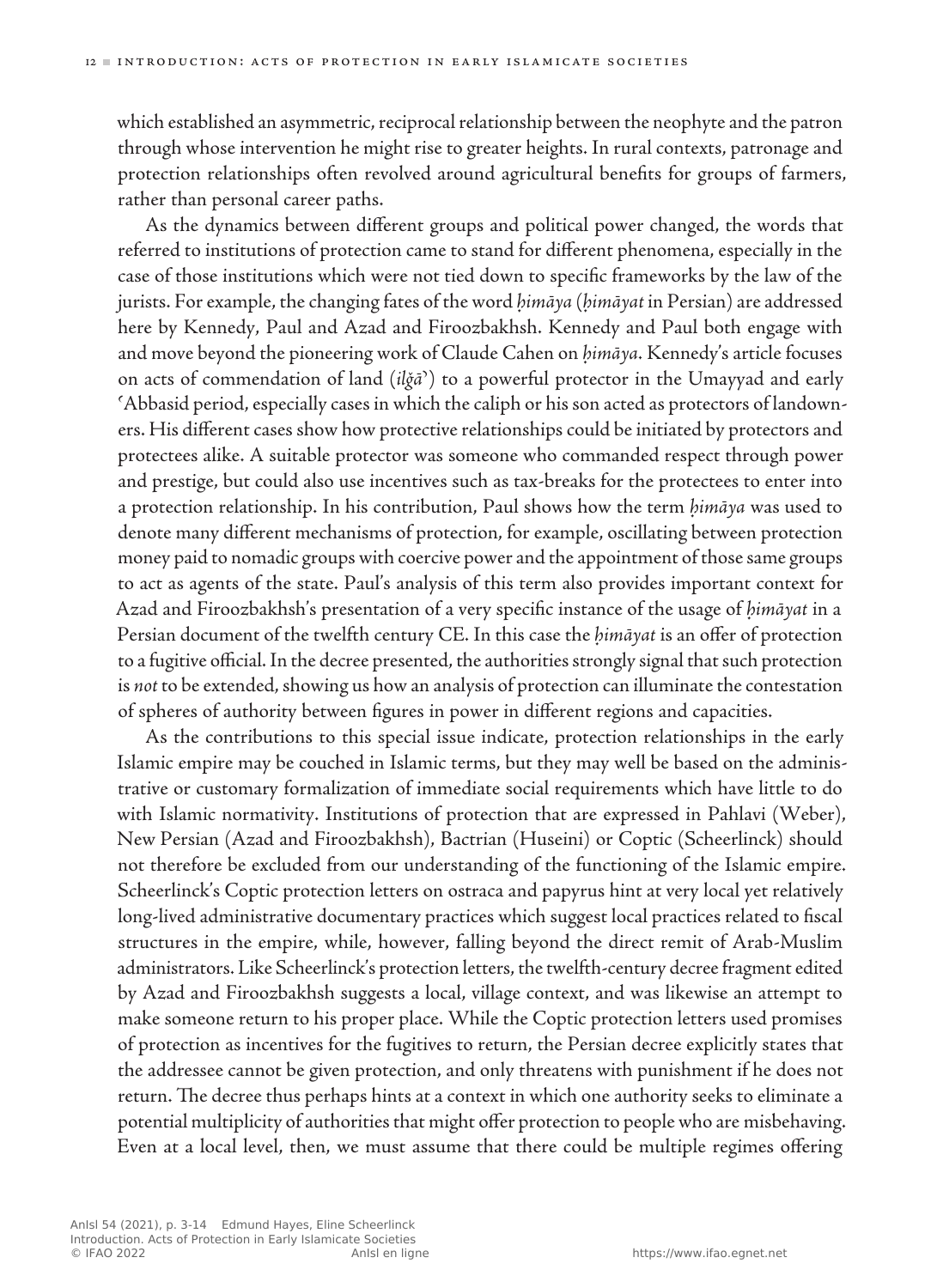protection. Another example of multiple competing regimes appears in the documents studied in Huseini's contribution, which span the majority of the period of Bactrian documentation, from the fifth to the eighth century CE, and point to a local legal practice still in use after the Arab‑Muslim arrival to the region. One case study in his article shows how individuals experiencing legal family issues chose to bypass the Arab‑Muslim administrators present in his region, and rather brought his case before the more distant Turkic ruler. The lives of people living in a border area were thus characterised by the need to navigate competing local and imperial regimes of threat and protection.

When seeking to understand the broader network of social relations that held the empire together, we should imagine a set of overlapping fields within which these relations were cast. Each came with its own institutions, roles, networks and vocabularies. If we limit our analysis of the social relations in the empire to only one of these fields, then we risk missing the overall implications of a relationship entered into. Attempting to map out all the intersecting fields that a given act of protection invokes, however, is none too easy in an academic context where humanists tend to work alone, and no scholar can become an expert in all fields of activity or in all the languages of the empire. By bringing together these diverse cases of analogous relationships, we hope to illuminate both the diversity and the connectivity of the societies which made up the early Islamic empire.

## **Bibliography**

- Abou El Fadl, Khaled, "Legal Debates on Muslim Minorities: Between Rejection and Accommodation", *The Journal of Religious Ethics* 22, 1, 1994, pp. 127–162.
- Ahmad, Muhammad M., "The Notions of *Dār al‑Ḥarb* and *Dār al‑Islām* in Islamic Jurisprudence with Special Reference to the Ḥanafī School", *Islamic Studies* 47, 1, 2008, pp. 5–37.
- Arjomand, Saïd A., "The Constitution of Medina: A Sociolegal Interpretation of Muhammad's Acts of Foundation of the *Umma*", *International Journal of Middle East Studies* 41, 4, 2009, pp. 555–575.
- Bernards, Monique & Nawas, John (eds.), *Patronate and Patronage in Early and Classical Islam*, Brill, Leiden, Boston, 2005.
- Bonner, Michael, *Jihad in Islamic History: Doctrines and Practice*, Princeton University Press, Princeton, 2006.
- Calder, Norman, "Ḥinth, Birr, Tabarrur, Taḥannuth: An Inquiry into the Arabic Vocabulary of Vows", *Bulletin of the School of Oriental and African Studies* 51, 2, 1988, pp. 214–239.
- Clark, Elaine, "Social Welfare and Mutual Aid in the Medieval Countryside", *Journal of British Studies* 33, 4, 1994, pp. 381–406.
- Crone, Patricia, *Slaves on Horses: The Evolution of the Islamic Polity*, Cambridge University Press, Cambridge, 1980.
- Crone, Patricia, *Roman, Provincial and Islamic Law: The Origins of the Islamic Patronate*, Cambridge University Press, Cambridge, 2002.
- Evans-Pritchard, Edward E., *The Nuer, A Description of the Modes Livelihood and Political Institutions of a Nilotic People*, Oxford University Press, Oxford, 1940.
- Garnsey, Peter, "Roman Patronage", in S. McGill, C. Sogno and E. Watts (eds.), *From the Tetrarchs to the Theodosians: Later Roman History and Culture, 284–450 CE*, Cambridge University Press, Cambridge, 2010.
- Grafe, Regina & Irigoin, Alejandra, "A Stakeholder Empire: The Political Economy of Spanish Imperial Rule in America", *Economic History Review* 65, 2, 2012, pp. 609–651.